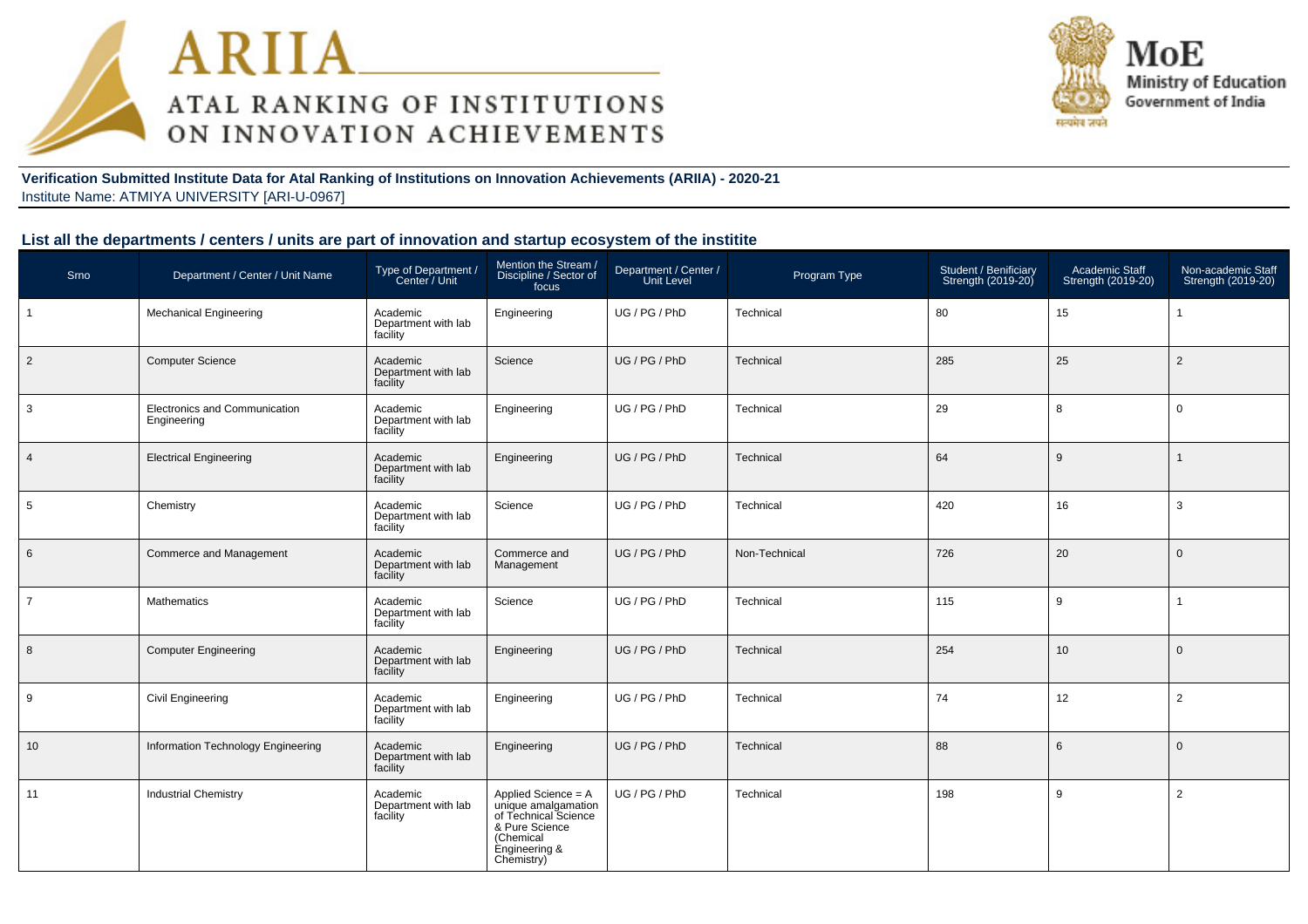## **List all the departments / centers / units are part of innovation and startup ecosystem of the institite**

| 12 | Management                         | Academic<br>Department with lab<br>facility | Management -<br>Finance, Marketing &<br><b>HR</b> | UG / PG / PhD | Non-Technical | 160 |    |  |
|----|------------------------------------|---------------------------------------------|---------------------------------------------------|---------------|---------------|-----|----|--|
| 13 | Pharmacy                           | Academic<br>Department with lab<br>facility | Pharmacy                                          | UG / PG / PhD | Technical     | 125 | 14 |  |
| 14 | <b>Computer Applications - MCA</b> | Academic<br>Department with lab<br>facility | Computer<br>Applications                          | UG/PG/PhD     | Technical     | 95  |    |  |
| 15 | Microbiology                       | Academic<br>Department with lab<br>facility | Science                                           | UG / PG / PhD | Technical     | 720 | 16 |  |
| 16 | Biotechnology                      | Academic<br>Department with lab<br>facility | Science                                           | UG/PG/PhD     | Technical     | 420 | 13 |  |

# **Participation of HEI in Innovation & Entrepreneurship Initiatives of Ministry of Education (Till Today)**

| Programs/Initiatives                                                                                                                           | <b>Status</b> | <b>Registration ID</b>           |
|------------------------------------------------------------------------------------------------------------------------------------------------|---------------|----------------------------------|
| Adopted National Innovation and Start-up Policy at the HEI                                                                                     | Yes           | <b>Not Required</b>              |
| Establishment of Institution's Innovation Council (IIC) at HEI                                                                                 | <b>YES</b>    | IIC Registration ID: IC201811120 |
| Trained Innovation Ambassadors at HEI                                                                                                          | <b>YES</b>    | Not Required                     |
| Participation in Smart India Hackathon (SIH)                                                                                                   | Yes           | <b>Not Required</b>              |
| Facilitated listing start-ups/ technologies in Young India combating COVID with Knowledge, Technology and Innovation (YUKTI 2.0) portal of MIC | No            | <b>Not Required</b>              |
| Participation in National Education Alliance of Technology (NEAT)                                                                              | Yes           | Not Required                     |

# **Section 1 > i : Details of Co-curricular events/programs related to Innovation, IPR and Entrepreneurship/Start-up Conducted by the HEI**

| Srno | Name of<br>Program<br>(Full<br>Name)                                            | Program<br><b>Theme</b> | Program<br><b>Type</b> | Program<br>Category           | Organizin<br>Departm<br>ent/<br>Centre /<br>Student<br>Body<br>Name | Program<br>Start<br>Date   | Program<br>End Date        | Program<br>Duration(i<br>n Days) | Program<br>Location | Internal<br>Participa<br>nts<br>(Student) | Internal<br>Participa<br>nts<br>(Faculty) | External<br>Participa<br>nts<br>(Student) | External<br>Participa<br>nts<br>(Faculty) | Total<br>Number<br>of<br>Participa<br>nts | Had institute spent expenses<br>either from own<br>resource/received fund to<br>organise the<br>program/activity/event? | Did any of the participants<br>received any awards/recognition<br>for startup / innovation ideas /<br>research? |
|------|---------------------------------------------------------------------------------|-------------------------|------------------------|-------------------------------|---------------------------------------------------------------------|----------------------------|----------------------------|----------------------------------|---------------------|-------------------------------------------|-------------------------------------------|-------------------------------------------|-------------------------------------------|-------------------------------------------|-------------------------------------------------------------------------------------------------------------------------|-----------------------------------------------------------------------------------------------------------------|
|      | Innovatin<br>g Self-<br>Screen<br>and<br>Identify<br>right<br>opportuni<br>ties | Innovatio               | Awarene<br>SS          | Student<br>Lead<br>Activity   | Institution<br>Innovatio<br>n Council<br>(IIC)                      | 05-01-20<br>20<br>00:00:00 | 05-01-20<br>20<br>00:00:00 |                                  | Within<br>Campus    | 3                                         |                                           |                                           | 0                                         | $\overline{ }$                            | No                                                                                                                      | No                                                                                                              |
| 2    | National<br>Level<br>Symposi<br>$um -$<br>Abhigyan                              | Innovatio               | Ideation               | Institute<br>Lead<br>Activity | Atmiya<br>Universit                                                 | 28-02-20<br>20<br>00:00:00 | 28-02-20<br>20<br>00:00:00 |                                  | Within<br>Campus    | 257                                       | 20                                        | 43                                        | $\mathbf{0}$                              | 320                                       | <b>No</b>                                                                                                               | No                                                                                                              |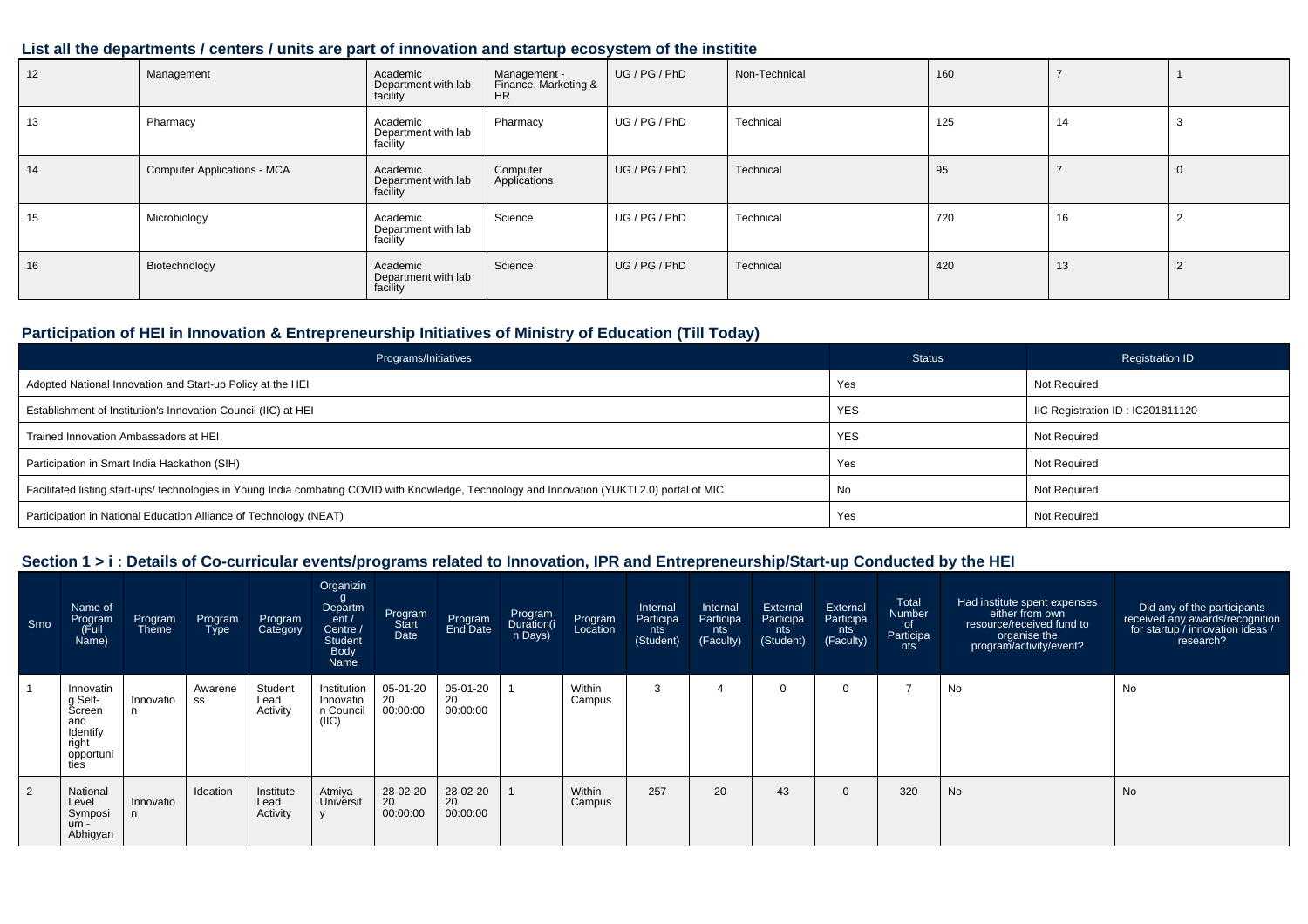|                 |                                                                                                    |                                  |                        |                               |                                                                                    |                                      |                            |                |                  |     |                 |             |              |     | Section 1 > 1 . Details of Co-curricular events/programs related to impovation, inn and Entrepreneurship/Start-up Conducted by the HET |                                                                                                                                                                                                                                                                                                         |
|-----------------|----------------------------------------------------------------------------------------------------|----------------------------------|------------------------|-------------------------------|------------------------------------------------------------------------------------|--------------------------------------|----------------------------|----------------|------------------|-----|-----------------|-------------|--------------|-----|----------------------------------------------------------------------------------------------------------------------------------------|---------------------------------------------------------------------------------------------------------------------------------------------------------------------------------------------------------------------------------------------------------------------------------------------------------|
| $\mathbf{3}$    | My Story<br>Entrepre<br>neur's<br>Life &<br>Crossroa<br>d - To be<br>Share by<br>Entrepre<br>neurs | Entrepre<br>neurship/<br>Startup | Motivatio<br>nal speak | Student<br>Lead<br>Activity   | Entrepre<br>neurship<br>Develop<br>ment Cell                                       | 29-08-20<br>19<br>00:00:00           | 29-08-20<br>19<br>00:00:00 | $\mathbf{1}$   | Within<br>Campus | 125 | 10              | $\mathbf 0$ | $\Omega$     | 135 | No                                                                                                                                     | No                                                                                                                                                                                                                                                                                                      |
| $\overline{4}$  | Design<br>Th <u>i</u> nking<br>– Offline<br>Worksho<br>p by Mr.<br>Parth<br>Sejpal,<br>GTU         | Entrepre<br>neurship/<br>Startup | Worksho<br>p           | Institute<br>Lead<br>Activity | Institute<br>Innovatio<br>n Council<br>(IIC)                                       | 24-04-20<br>$\frac{19}{19}$ 00:00:00 | 24-04-20<br>19<br>00:00:00 | $\mathbf{1}$   | Within<br>Campus | 45  | 10 <sup>1</sup> | $\mathbf 0$ | $\mathbf{0}$ | 55  | No                                                                                                                                     | No                                                                                                                                                                                                                                                                                                      |
| 5               | Smart<br>City<br>Hackatho<br>n 2020,<br>Rajkot                                                     | Innovatio<br>n                   | Hackatho<br>n.         | Institute<br>Lead<br>Activity | Student<br>Start-up<br>and<br>Innovatio<br>n Policy<br>(SSIP)<br>Cell              | 23-01-20<br>20<br>00:00:00           | 24-01-20<br>20<br>00:00:00 | $\overline{2}$ | Within<br>Campus | 80  | 10              | 200         | 30           | 320 | 500000<br><b>Total Expense</b><br>Amount<br>Incurred by<br>Institute to<br>Organise the<br>Program (In<br>Rupees)                      | 1st Rank<br>Award /<br>Position /<br>Recognition<br>Secured<br>Plant a tree<br>Title of<br>/ Innovation<br>app<br>Start-up<br>Secured the<br>Award /<br>Recognition<br>Idea/Innova<br>Award/Recog<br>nition/Achieve<br>tion/Prototy<br>ment<br>Received for<br>pe                                       |
| $6\phantom{.}6$ | Smart<br>Gujarat<br>for New<br>India<br>Hackatho<br>n 2020                                         | Innovatio<br>n                   | Hackatho<br>n.         | Institute<br>Lead<br>Activity | Student<br>Start-up<br>and<br>Innovatio<br>n Policy<br>(SSIP) <sup>2</sup><br>Cell | 24-02-20<br>20<br>00:00:00           | 25-02-20<br>20<br>00:00:00 | $\overline{2}$ | Within<br>Campus | 124 | 30              | 674         | 90           | 918 | 500000<br>Total Expense<br>Amount<br>Incurred by<br>Institute to<br>Organise the<br>Program (In<br>Rupees)                             | Regional<br>Round<br>Award /<br>Position /<br>Recognition<br>Secured<br>Title of<br>153 Groups<br>short listed<br>Innovation /<br>for final<br>Start-up<br>Secured the<br>round<br>Award /<br>Recognition<br>Idea/Innova<br>Award/Recog<br>nition/Achieve<br>tion/Prototy<br>ment<br>pe<br>Received for |

# **Section 1 > i : Details of Co-curricular events/programs related to Innovation, IPR and Entrepreneurship/Start-up Conducted by the HEI**

Section 1 > ii : Details of Students, Faculties/Staff Participation/Representation in Co-curricular events/programs related to Innovation, IPR and Entrepreneurship/Start-up<br>at the State, National and (or) International Lev

| Srno | Name of<br>Program<br>(Full<br>Name) | Program<br><b>Theme</b> | Program<br><b>Type</b> | Organizin<br>g Agency<br>Institute<br>Name | Organizin<br>g Agency<br>Type | Program<br>Start<br>Date | Program<br>End Date | Program<br>Duration(i<br>n Days) | Participa<br>nts<br>(Students <sup>1</sup> | Participa<br>nts<br>(Faculty) | <b>Total</b><br><b>Number</b><br>01<br>Participa<br><b>nts</b> | Awards/R<br>ecognitio<br>ns/Achiev<br>ements | Award /<br>Position /<br>Recogniti<br>on.<br>Secured | Title of<br>Innovatio<br>n / Start-<br>up !<br>Secured<br>the<br>Award /<br>Recogniti<br><b>on</b> | Had institute spent expenses<br>either from own resource/<br>received fund towards sending<br>delegation to participate /<br>represent the activity / event? | Did any of the participants<br>received any awards/recognition<br>for startup / innovation ideas /<br>research |
|------|--------------------------------------|-------------------------|------------------------|--------------------------------------------|-------------------------------|--------------------------|---------------------|----------------------------------|--------------------------------------------|-------------------------------|----------------------------------------------------------------|----------------------------------------------|------------------------------------------------------|----------------------------------------------------------------------------------------------------|--------------------------------------------------------------------------------------------------------------------------------------------------------------|----------------------------------------------------------------------------------------------------------------|
|------|--------------------------------------|-------------------------|------------------------|--------------------------------------------|-------------------------------|--------------------------|---------------------|----------------------------------|--------------------------------------------|-------------------------------|----------------------------------------------------------------|----------------------------------------------|------------------------------------------------------|----------------------------------------------------------------------------------------------------|--------------------------------------------------------------------------------------------------------------------------------------------------------------|----------------------------------------------------------------------------------------------------------------|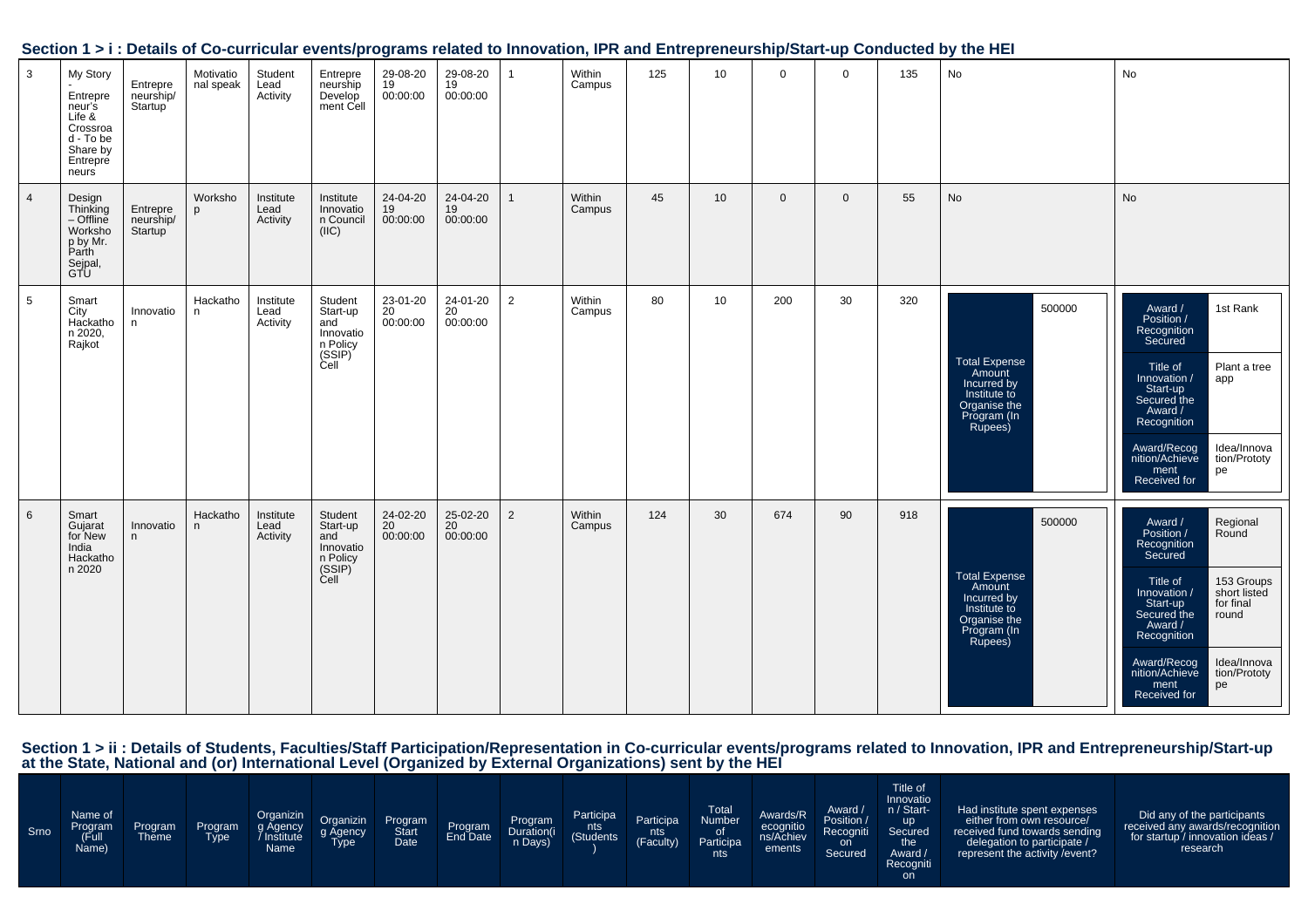# Section 1 > ii : Details of Students, Faculties/Staff Participation/Representation in Co-curricular events/programs related to Innovation, IPR and Entrepreneurship/Start-up<br>at the State, National and (or) International Lev

| India<br>First<br>Leadersh<br>ip Talk<br>Series by<br>Prof. Anil | Entrepre<br>neurship/<br>Startup | Seminar | Institute<br>Innovatio<br>n Council<br>(IIIC) | Govt.<br>Agency<br>(State) | 22-04-20<br>19<br>00:00:00 | 22-04-20<br>19<br>00:00:00 | 70 | 10 | 80 | No | $--$ | $--$ | No | No |
|------------------------------------------------------------------|----------------------------------|---------|-----------------------------------------------|----------------------------|----------------------------|----------------------------|----|----|----|----|------|------|----|----|
| υ.<br>Sahasrab<br>udhe,<br>Chairman<br>, All India<br>Council    |                                  |         |                                               |                            |                            |                            |    |    |    |    |      |      |    |    |
| for<br>Technical<br>Educatio<br>n<br>(AICTE)                     |                                  |         |                                               |                            |                            |                            |    |    |    |    |      |      |    |    |

# **Section 2 > i : List the Academic Programs on Innovation, IPR and Entrepreneurship Development Offered During the Academic Period (2019-20)**

| Srno           | <b>Title of Course/Subject</b><br>Offered  | Program Theme            | <b>Type of Course</b>                 | Course Offering<br>Department/Centr<br>e/Unit Name | Level of<br>Course                                     | Program<br><b>Start Date</b> | Program End<br>Date | Program<br>Duration(in Days) | Mode of Delivery | <b>Total Numbers of</b><br>Participants | <b>Total Numbers of</b><br><b>Contact Hours of Course</b><br>(Minimum 30 Contact<br>hours) |
|----------------|--------------------------------------------|--------------------------|---------------------------------------|----------------------------------------------------|--------------------------------------------------------|------------------------------|---------------------|------------------------------|------------------|-----------------------------------------|--------------------------------------------------------------------------------------------|
|                | 3D Printing Technology                     | Entrepreneurship/Startup | Elective/Core<br><b>Credit Course</b> | Bachelor                                           | Mechanical<br>Engineering                              | 17-06-2019                   | 09-03-2020          | 267                          | Offline          | 35                                      | 80                                                                                         |
| $\overline{2}$ | Animation and Multimedia                   | Entrepreneurship/Startup | Elective/Core<br><b>Credit Course</b> | Bachelor                                           | Computer<br>Engineering                                | 17-06-2019                   | 09-03-2020          | 267                          | Offline          | 96                                      | 80                                                                                         |
| 3              | <b>Decentralized Solar Power</b><br>System | Innovation               | Elective/Core<br>Credit Course        | Bachelor                                           | Electronics<br>and<br>Communicati<br>on<br>Engineering | 17-06-2019                   | 09-03-2020          | 267                          | Offline          | 29                                      | 80                                                                                         |
| $\overline{4}$ | <b>Herbal Medicine</b>                     | Innovation               | Elective/Core<br><b>Credit Course</b> | Bachelor                                           | Pharmacy                                               | 17-06-2019                   | 09-03-2020          | 267                          | Offline          | 20                                      | 80                                                                                         |
| 5              | Entrepreneurship<br>Development            | Entrepreneurship/Startup | Elective/Core<br><b>Credit Course</b> | Bachelor                                           | <b>Business</b><br>Administratio<br>n                  | 17-06-2019                   | 09-03-2020          | 267                          | Offline          | 34                                      | 80                                                                                         |
| 6              | <b>Plant Tissue Culture</b>                | Innovation               | Elective/Core<br><b>Credit Course</b> | <b>Bachelor</b>                                    | Biotechnolog                                           | 17-06-2019                   | 09-03-2020          | 267                          | Offline          | 36                                      | 90                                                                                         |
| $\overline{7}$ | <b>Bioinformatics</b>                      | Entrepreneurship/Startup | Elective/Core<br><b>Credit Course</b> | Bachelor                                           | Biotechnolog                                           | 17-06-2019                   | 09-03-2020          | 267                          | Offline          | 24                                      | 90                                                                                         |
| 8              | <b>Biofertilizers</b>                      | Entrepreneurship/Startup | Elective/Core<br><b>Credit Course</b> | Bachelor                                           | Microbiology                                           | 17-06-2019                   | 09-03-2020          | 267                          | Offline          | 28                                      | 80                                                                                         |
| 9              | E-Marketing                                | Entrepreneurship/Startup | Elective/Core<br><b>Credit Course</b> | Bachelor                                           | Computer<br>Science                                    | 17-06-2019                   | 09-03-2020          | 267                          | Offline          | 339                                     | 80                                                                                         |
| 10             | <b>Web Designing</b>                       | Entrepreneurship/Startup | Elective/Core<br><b>Credit Course</b> | Bachelor                                           | Computer<br>Science                                    | 17-06-2019                   | 09-03-2020          | 267                          | Offline          | 51                                      | 80                                                                                         |
| 11             | Quality Assurance in<br>Industry           | Entrepreneurship/Startup | Elective/Core<br><b>Credit Course</b> | Bachelor                                           | Industrial<br>Chemistry                                | 17-06-2019                   | 09-03-2020          | 267                          | Offline          | 65                                      | 80                                                                                         |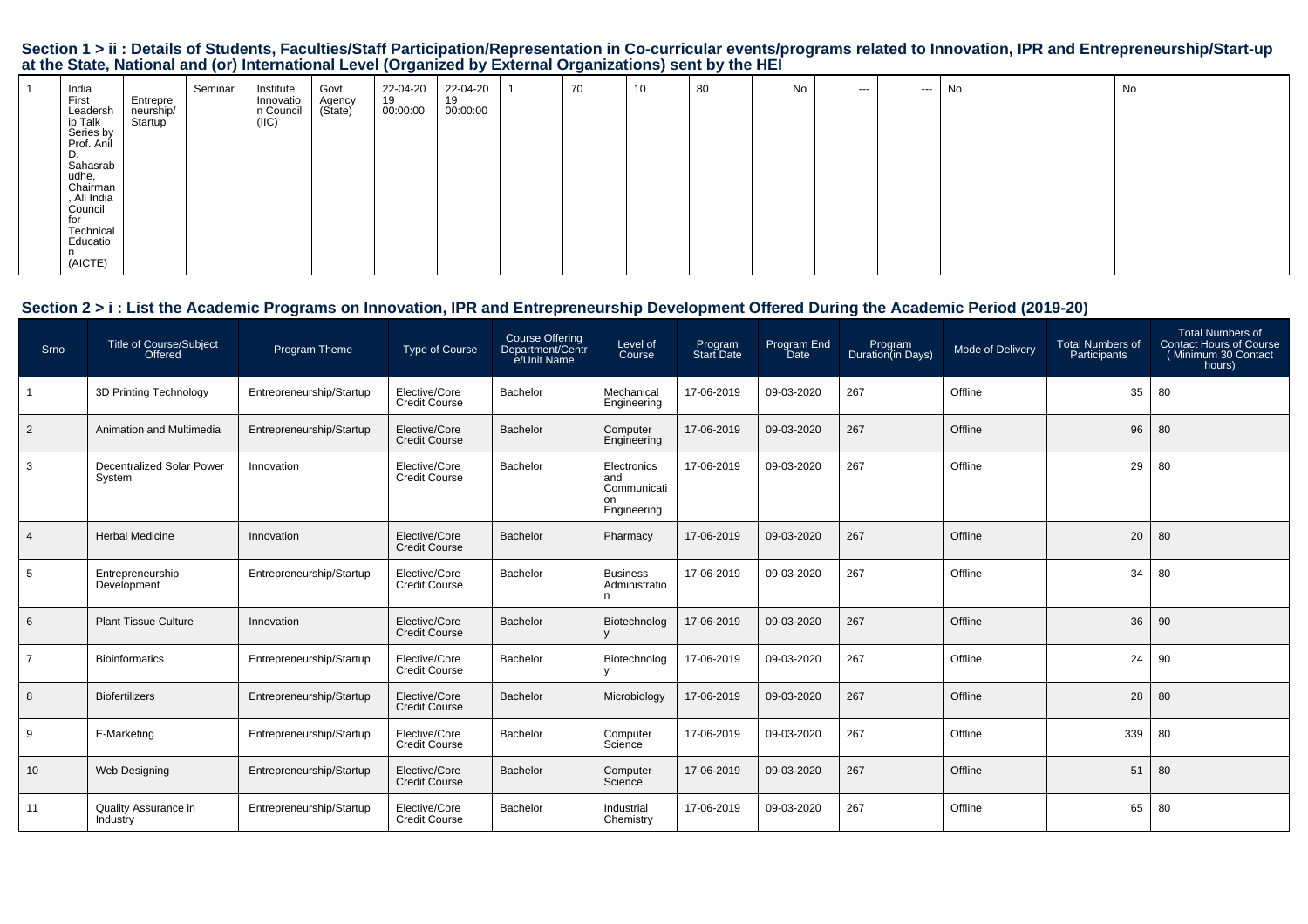#### Section 2 > ii : List the Employment Generation Skill Development Programs Organized by the HEI on Innovation, IPR and Entrepreneurship Development During the **Academic Period (2019-20)**

**No Data Flled!**

Section 2 > iii : List the Full Time Faculties had with a Degree (UG/PG/PhD) in Innovation/IPR/Entrepreneurship and (or) Received Specialized Training program of I&E, IPR **(MDP, EDP, FDP, Short-term Certificate Course, of minimum 30 hours Duration) conducted by various State, Central Govt. agencies, and Knowledge Agencies in theAcademic Period (2019-20)**

**No Data Flled!**

#### **Section 3 > i : List Idea/Innovation Centric Student Clubs Are Functional at the HEI with Access to Co-working Space/Work-stations for Students with Facilities &Equipment Available to promote and Support Innovation, Entrepreneurship and IPR Activities in Campus**

| Srno | Name of Student Club                                             | Type of Club | Year of Establishment | Type of Facilities<br>Available at the Club | <b>Student Club</b><br>with Access to<br>Other I&E<br>Facilities at the<br><b>HEI</b>                                                          | No of<br>Programs/Activiti<br>es Organized by<br>the Student Club<br>During the AY<br>2019-20 | <b>Student Club</b><br>Team Lead<br>Name | <b>Student Club Team</b><br>Lead Email | <b>Student Club Team</b><br>Lead Phone |
|------|------------------------------------------------------------------|--------------|-----------------------|---------------------------------------------|------------------------------------------------------------------------------------------------------------------------------------------------|-----------------------------------------------------------------------------------------------|------------------------------------------|----------------------------------------|----------------------------------------|
|      | Indian Society for Technical<br>Education (ISTE) Student Chapter | Idea Club    | 2018                  | Co-working Space, 3D<br>Printina            | Pre-Incubation<br>Unit, Innovation<br>Labs, Centre of<br>Excellence with<br>Advance<br>Tools, IPR<br>Cell/Technology<br><b>Transfer Centre</b> | 10                                                                                            | MALLI JAY<br>MAHENDRABH                  | mallijay747@gmail.co                   | 7016857504                             |

#### Section  $3 > i$  i > a : List the Pre-Incubation Facility (Tinkering Lab/Makers' Space/Design Centre/New Gen IEDC/IEDC/EDC/Innovation Centre/Startup Cell) (>= 600 Sq. Ft. **Floor Area)**

| Srno | Name of Pre-<br><b>Incubation Centre</b> | Type of<br>Facility | Year of<br>Establishme<br>nt | Type of<br>Facilities<br>Available at<br>the Centre                                  | Pre-Incubation<br>with Access to<br>Other I&E<br>Facilities at the<br><b>HEI</b> | Name of the<br>Funding<br><b>Schemes</b><br>Available<br>with Pre-<br><b>Incubation</b><br>Unit, if any<br>(Optional) | <b>Facility Details</b>                                                                                                                                                           | <b>Total Nos of Dedicated</b><br>Executive/Management<br>team Strength Engaged at<br>the Facility | Had the Pre-Incubation<br>Unit Provided any<br>Funding Support for<br>Idea/Prototype/Innovati<br>on Development and<br>implementation during<br>the Financial Year<br>2019-20 | Had institute<br>Generated Income<br>either from Services<br>Offered by Pre-<br>Incubation<br>Centre/Facilities? |                                                                                                                      | Had institute spent expenses either<br>from own resource/received fund<br>towards Establishment/Operation<br>of Pre-Incubation Centre/Facilities? |
|------|------------------------------------------|---------------------|------------------------------|--------------------------------------------------------------------------------------|----------------------------------------------------------------------------------|-----------------------------------------------------------------------------------------------------------------------|-----------------------------------------------------------------------------------------------------------------------------------------------------------------------------------|---------------------------------------------------------------------------------------------------|-------------------------------------------------------------------------------------------------------------------------------------------------------------------------------|------------------------------------------------------------------------------------------------------------------|----------------------------------------------------------------------------------------------------------------------|---------------------------------------------------------------------------------------------------------------------------------------------------|
|      | <b>Tinkering Lab</b>                     | Tinkering<br>Lab    | 2018                         | Co-working<br>Space, 3D<br>Printing &<br>Prototype<br>Equipment,<br>Work<br>Stations | Incubation<br>Unit, Innovation<br>Labs                                           | Incubation<br>Unit, Innovati<br>on Labs                                                                               | Jay<br>Ashwin<br>bhai<br>Facility<br>Incharge<br>Name<br>Patel<br>Facility<br>japatel<br>@aits.<br>Incharge<br>Email<br>edu.in<br>968759<br>Facility<br>5066<br>Incharge<br>Phone |                                                                                                   | Yes                                                                                                                                                                           | No                                                                                                               |                                                                                                                      | Yes                                                                                                                                               |
|      | Source of Grant / Fund                   |                     |                              |                                                                                      |                                                                                  |                                                                                                                       | <b>Agency Name</b>                                                                                                                                                                |                                                                                                   | Agency Type                                                                                                                                                                   |                                                                                                                  | Total Grants / Funds Received by Pre-<br>Incubation & Incubation Centre / Facilities<br>exists in Campus (In Rupees) |                                                                                                                                                   |
|      | <b>Funding Agency</b>                    |                     |                              |                                                                                      |                                                                                  |                                                                                                                       | Student Start-up and Innovation Policy (SSIP)                                                                                                                                     | Govt. Agency (State)                                                                              |                                                                                                                                                                               |                                                                                                                  | 100000                                                                                                               |                                                                                                                                                   |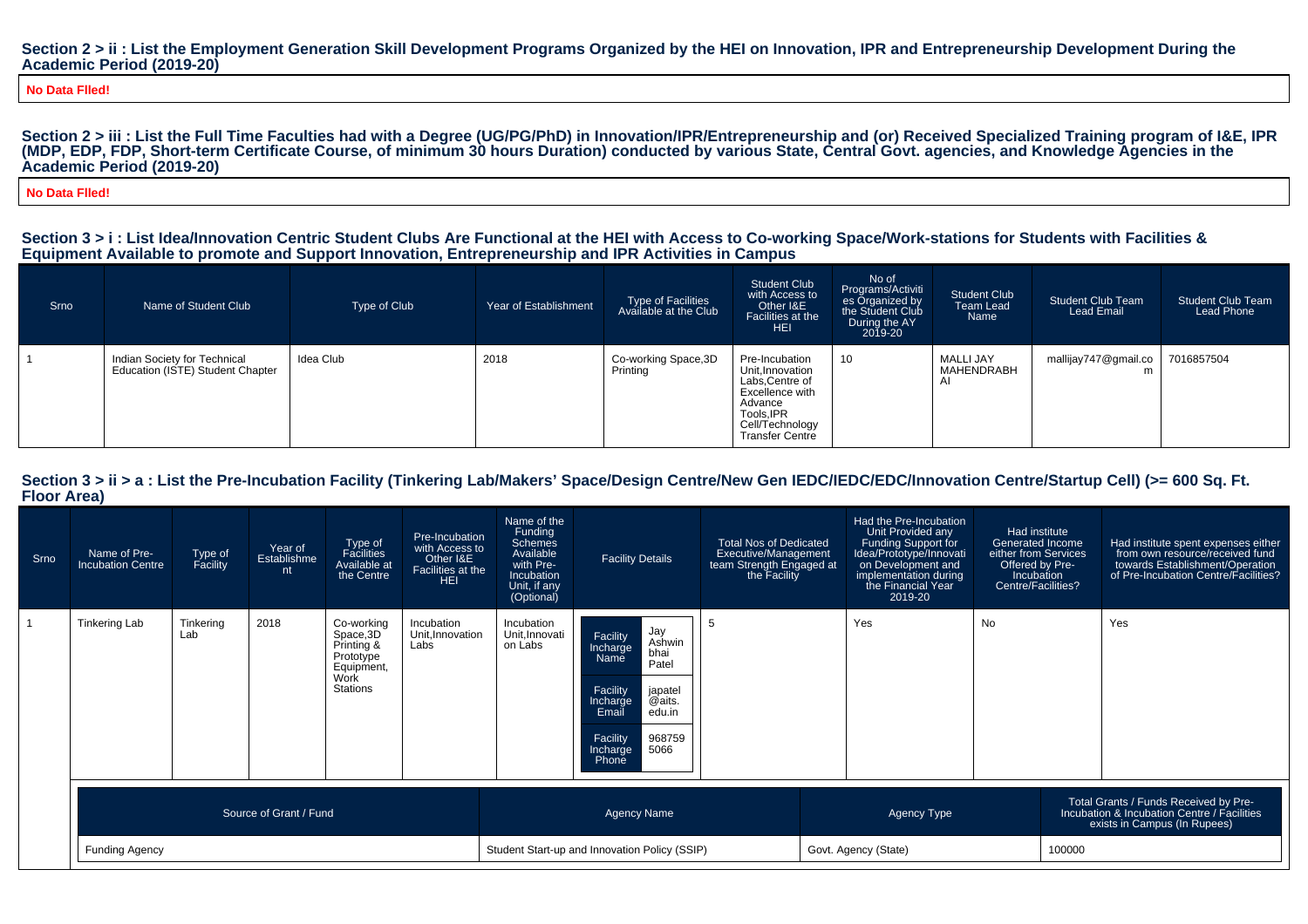#### **Section 3 > ii > b : List the Centre of Excellence (CoE) Facilities with Advance Tools and Equipment at the HEI (>= 1000 Sq. Ft. Floor Area)**

| Srno | Name of CoE Facility            | Year of<br>Establishment | CoE with Access<br>to Other I&E<br>Facilities at the<br><b>HEI</b>                        | Name of the<br>Funding<br><b>Schemes</b><br>Available with<br>CoE, if any<br>(Optional) | <b>Facility Details</b>                                                                                                                                                                                                       | <b>Total Nos of</b><br>Dedicated<br>Executive/Manag<br>ement team<br>Strength<br>Engaged at the<br>Facility | Had the CoE Provided any<br>Funding Support for<br>Idea/Prototype/Innovation<br>Development and<br>implementation during the<br>Financial Year 2019-20? | Had institute Generated Income<br>either from Services Offered by CoE<br>Centre/Facilities? | Had institute spent expenses<br>either from own<br>resource/received fund towards<br>Establishment/Operation of<br><b>CoE Centre/Facilities?</b> |
|------|---------------------------------|--------------------------|-------------------------------------------------------------------------------------------|-----------------------------------------------------------------------------------------|-------------------------------------------------------------------------------------------------------------------------------------------------------------------------------------------------------------------------------|-------------------------------------------------------------------------------------------------------------|---------------------------------------------------------------------------------------------------------------------------------------------------------|---------------------------------------------------------------------------------------------|--------------------------------------------------------------------------------------------------------------------------------------------------|
|      | Embedded System and<br>Robotics | 2018                     | Pre-<br>Incubation, Innova<br>tion Labs, IPR<br>Cell/Technology<br><b>Transfer Centre</b> |                                                                                         | Yagne<br>sh<br>Facility<br>Narsin<br>Incharge<br>Name<br>hbhai<br>Makwa<br>na<br>yagnes<br>h.mak<br>Facility<br>Incharge<br>wana<br>@atmi<br>Email<br>yauni.a<br>c.in<br>Facility<br>98798<br>72622<br>Incharge<br>Phone<br>9 | -3                                                                                                          | No                                                                                                                                                      | No                                                                                          | No                                                                                                                                               |

#### **Section 3 > ii > c : List the Incubation Facilities at the HEI (>= 1500 Sq. Ft. Floor Area)**

**No Data Flled!**

#### **Section 3 > ii > d : List the Innovation Park/Research Park Facilities at the HEI (>= 5000 Sq. Ft. Floor Area)**

**No Data Flled!**

# **Section 3 > ii > e : List the IPR Cell/Technology Transfer Centre Facilities at the HEI**

| Srno | Name of IPR<br>Cell/Technology<br><b>Transfer Centre Facility</b> | Year of<br>Establishment | <b>IPR</b><br>Cell/Technology<br><b>Transfer Centre</b><br>with Access to<br>Other I&E<br>Facilities at the<br><b>HEI</b> | Name of the<br>Funding<br><b>Schemes</b><br>Available with<br><b>IPR</b><br>Cell/Technology<br><b>Transfer Centre.</b><br>if any (Optional) | <b>Facility Details</b>                                             | Total Nos of<br>Dedicated<br><b>Executive/Manag</b><br>ement team<br>Strength<br>Engaged at the<br>Facility | Had the IPR Cell/Technology<br><b>Transfer Centre Provided any</b><br>Funding Support for<br>Idea/Prototype/Innovation<br>Development and<br>implementation during the<br>Financial Year 2019-20? | Had institute Generated Income<br>either from Services Offered by IPR<br>Cell/Technology Transfer Centre? | Had the IPR Cell/Technology<br><b>Transfer Centre Provided any</b><br>Funding Support for<br>Idea/Prototype/Innovation/Start<br>up/Venture Development and<br>implementation during the<br>Financial Year 2019-20? |
|------|-------------------------------------------------------------------|--------------------------|---------------------------------------------------------------------------------------------------------------------------|---------------------------------------------------------------------------------------------------------------------------------------------|---------------------------------------------------------------------|-------------------------------------------------------------------------------------------------------------|---------------------------------------------------------------------------------------------------------------------------------------------------------------------------------------------------|-----------------------------------------------------------------------------------------------------------|--------------------------------------------------------------------------------------------------------------------------------------------------------------------------------------------------------------------|
|      | <b>IPR Cell</b>                                                   | 2018                     | Pre-<br>Incubation, Innova<br>tion Labs, Centre<br>of Excellence<br>with Advance                                          | Student Start-up<br>and Innovation<br>Policy (SSIP)                                                                                         | Dr.<br>Facility<br>Ashish<br>Incharge<br>М.<br>Name<br>Kothari      |                                                                                                             | No                                                                                                                                                                                                | No                                                                                                        | No                                                                                                                                                                                                                 |
|      |                                                                   |                          | Tools                                                                                                                     |                                                                                                                                             | amkot<br>Facility<br>hari.ec<br>Incharge<br>@gmai<br>Email<br>I.com |                                                                                                             |                                                                                                                                                                                                   |                                                                                                           |                                                                                                                                                                                                                    |
|      |                                                                   |                          |                                                                                                                           |                                                                                                                                             | Facility<br>98983<br>74961<br>Incharge<br>Phone                     |                                                                                                             |                                                                                                                                                                                                   |                                                                                                           |                                                                                                                                                                                                                    |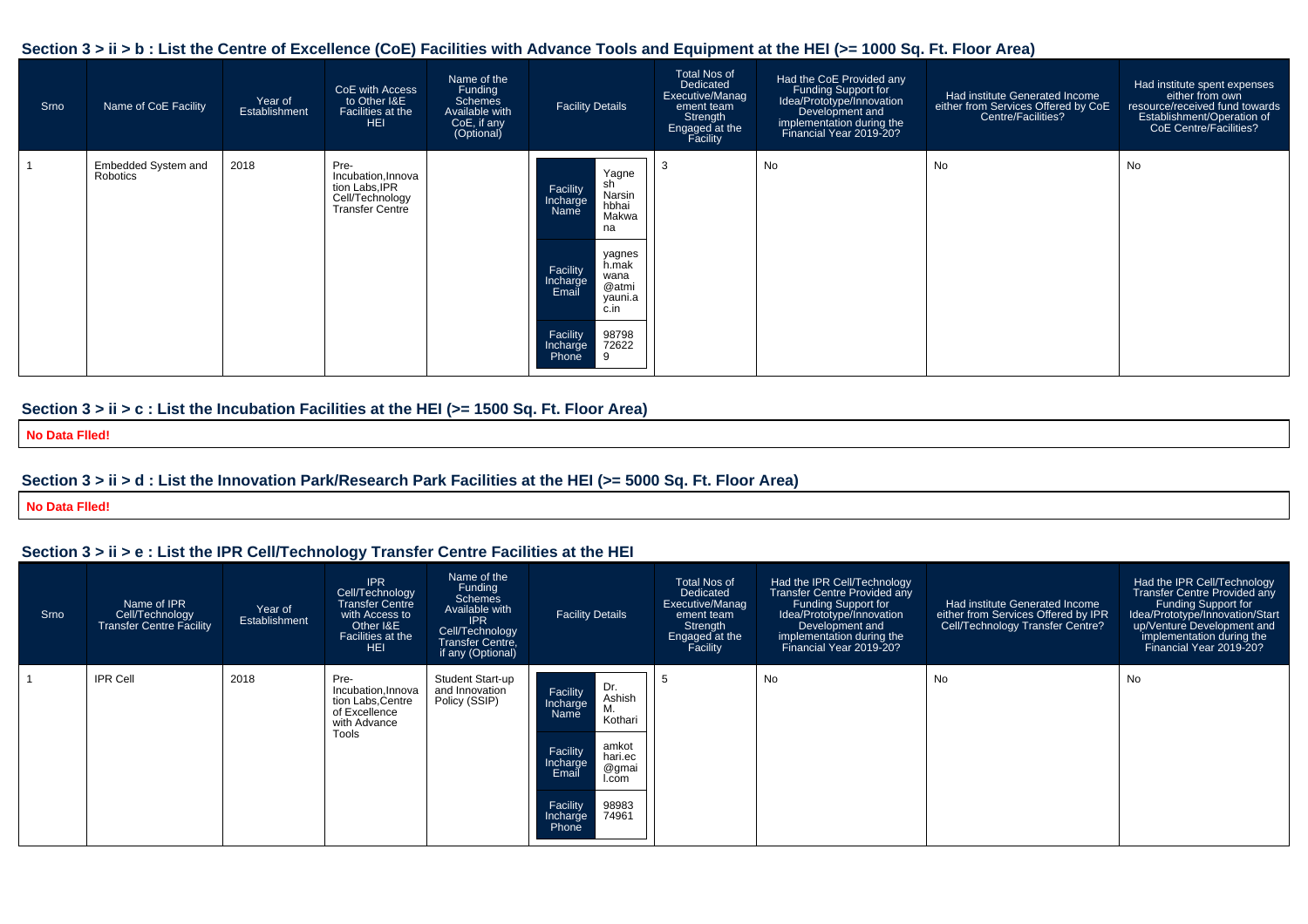#### **Section 3 > iii > a : Provide detail list of Faculties as Mentor to help Ideas/Innovations/Startups**

#### **No Data Flled!**

#### **Section 3 > iii > b : Provide detail list of External Experts/Agencies engaged as Mentor to help Ideas/Innovations/Startups**

**No Data Flled!**

#### **Section 4 : List all the Innovations Generated Developed, Completed and Implemented in Ground with Support of Pre-incubation & Incubation facilities at the HEI andRecognitions Received**

**No Data Flled!**

#### **Section 5 : List all the Ventures/Startups/SME Units Established with Support of Pre-incubation & Incubation facilities at the HEI**

**No Data Flled!**

#### **Section 7 > i : List all the Collaborations with External Agencies and Co-Creation of I&E Activities by the HEI**

| Srno | <b>Collaborated Agency Name</b>        | Collaborated Agency Type         | Purpose of Collaboration                                                                      | Type of Support Offered | No. of Student<br>Projects/ Ideas /<br>Innovation / Startups<br>from the HEI get<br>benefitted through<br>this partnership | Date of MOU /<br><b>Agreement Signed</b><br>on. |
|------|----------------------------------------|----------------------------------|-----------------------------------------------------------------------------------------------|-------------------------|----------------------------------------------------------------------------------------------------------------------------|-------------------------------------------------|
|      | University of Miyazaki, Japan          | <b>Educational Institute</b>     | Providing (or) Receiving Incubation/Pre-Incubation Support<br>Services to Innovators/Startups | Incubation              |                                                                                                                            | 14-08-2019                                      |
|      | Keck Graduate Institute, United States | <b>Educational Institute</b>     | Providing (or) Receiving Incubation/Pre-Incubation Support<br>Services to Innovators/Startups | Mentoring               | 35                                                                                                                         | 01-05-2020                                      |
|      | Tally Education Pvt.Ltd, Banglore      | Corporate / Industry Association | Providing (or) Receiving Mentor and Handholding Support to<br>Support I&E Activities          | Mentoring               | 60                                                                                                                         | 11-04-2019                                      |
|      | <b>GNFC Neem Project, Gandhinagar</b>  | Govt. Agency (State)             | Providing (or) Receiving Incubation/Pre-Incubation Support<br>Services to Innovators/Startups | Incubation              | 150                                                                                                                        | 27-04-2019                                      |

#### **Section 8 > ii : List the IPs Filed/Published/Granted (Copyright & Designs Only) by the HEI as an Applicant / Co-applicant / Co-owner**

**No Data Flled!**

**Section 8 > iii : List the IP (Patents only) Filed by the HEI as Applicant / Co-applicant / Co-owner**

**No Data Flled!**

**Section 8 > v : List the IPs hold by the Innovation teams/Startups Incubated at the Pre-incubation/incubation Unit of the HEI**

**No Data Flled!**

**Section 8 > vi : List the IP Commercialized/Transferred Published & Granted to HEI as Co-applicant/Co-owner**

**No Data Flled!**